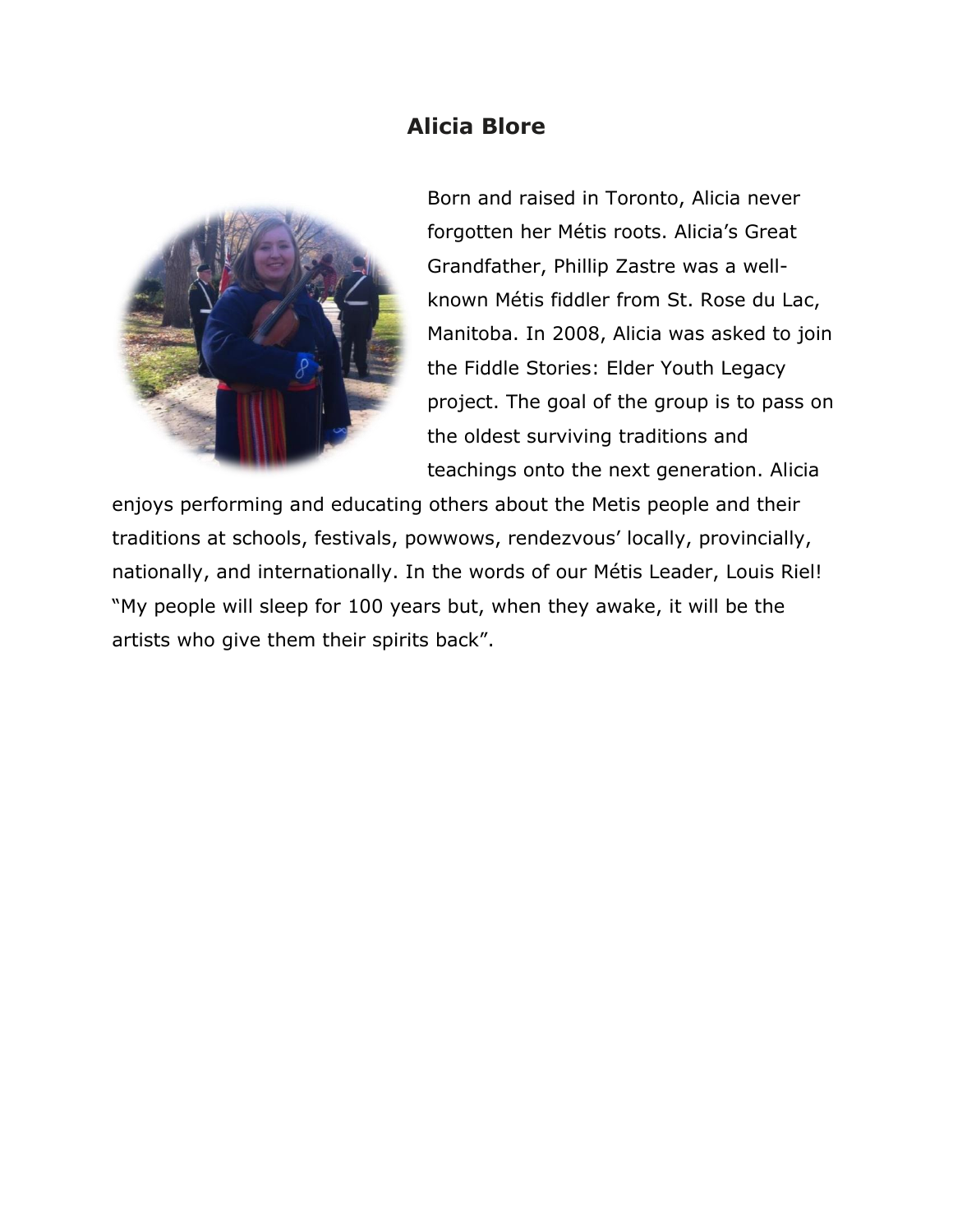## **Megan Southwell**



Megan Southwell is Métis with historic roots from Drummond Island and Penetanguishene. She is a recent graduate of the University of Toronto and continues to reside on Dish with One Spoon and Treaty 13 territory. Megan has a passion for learning about her culture and history and sharing it with others through Métis jigging, decorative arts, and engaging

in conversation. The youth movement that contributes to the resurgence of Métis culture continues to be a source of strength for Megan. She also enjoys photography, playing tennis, and seeing live music!